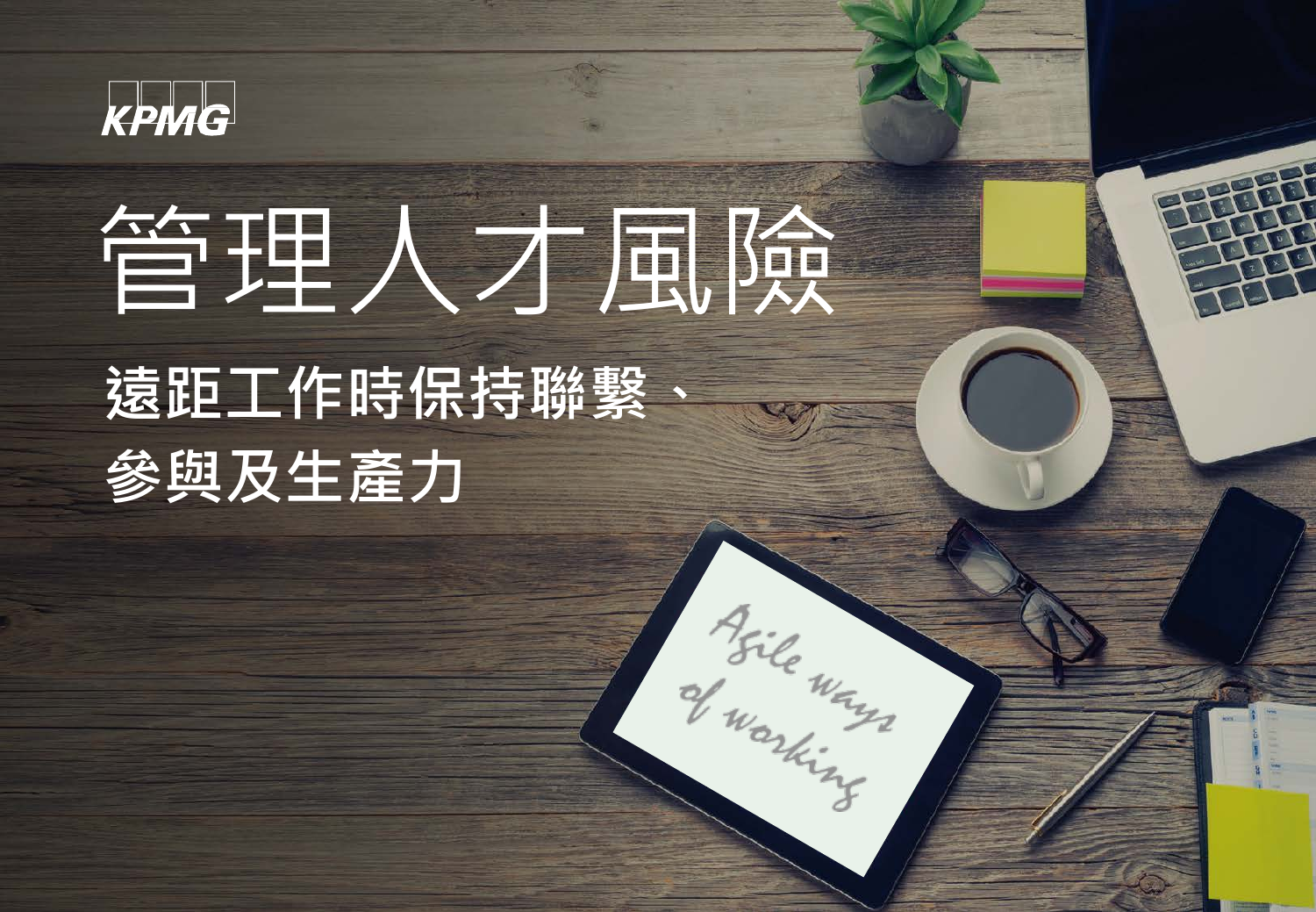## **一個有效的營運持續規劃需具備聯繫、參與和生 產力的勞動人力**

**在目前情況下,由於大量員工進行遠距工作,KPMG 量身訂製人才風險管理框架,協助客 戶運用 5 個關鍵指標來識別與評估其人才風險, 此框架主要在幫助企業制定緩衝計劃與支 援其管理決策佈達。**





2 © 2020 KPMG, a Taiwan partnership and a member firm of the KPMG network of independent member firms affiliated with KPMG International Cooperative ("KPMG International"), a Swiss entity. All rights reserved. Printed in Taiwan.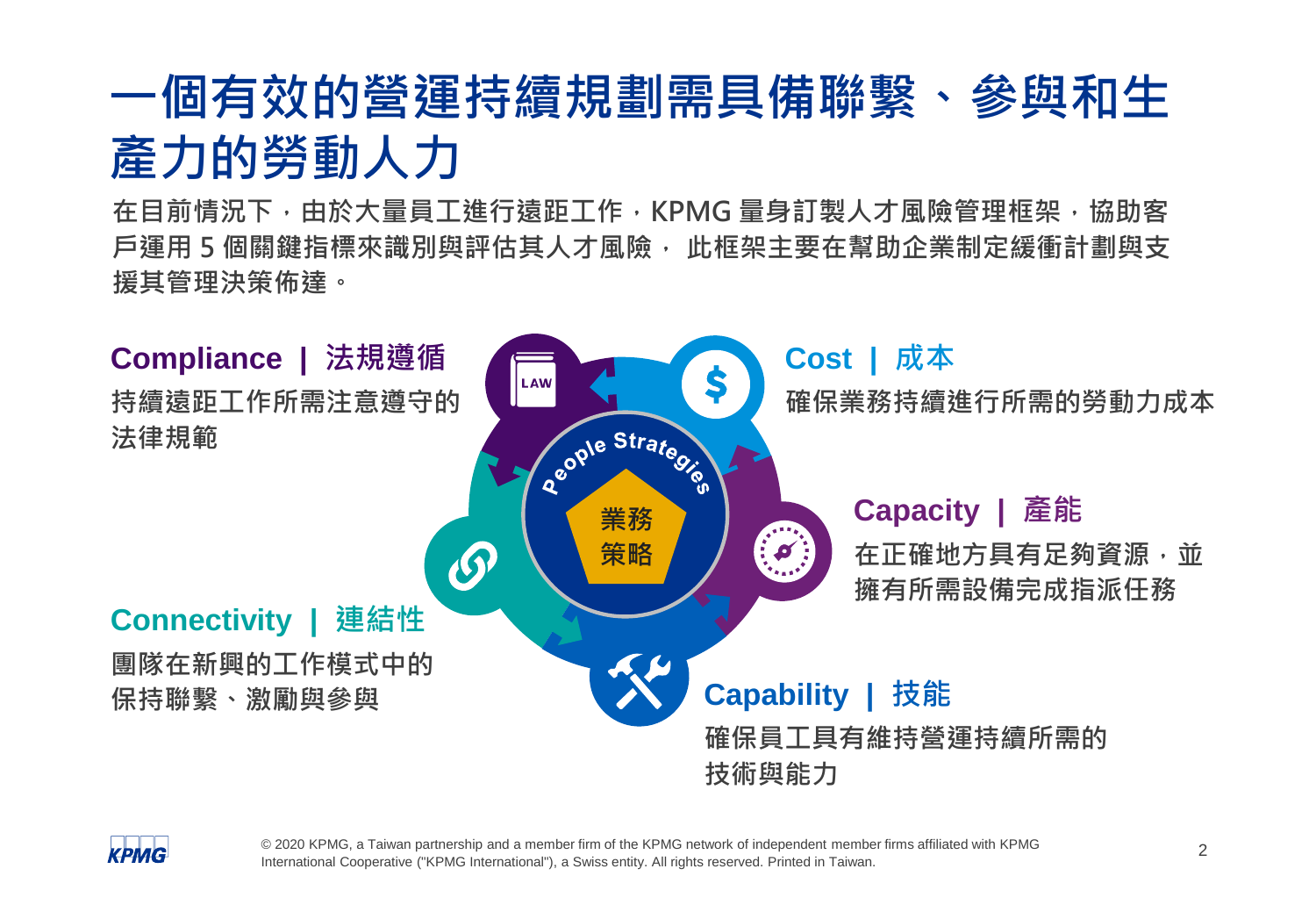**人才風險管理框架 5 指標**

## **法規遵循與成本**

**成本**

**確保業務持續進行 所需的勞動力成本**

#### **法規遵循**

**持續遠距工作所需注意 遵守的法律規範**



#### **在危機中可被測試的員工合規政策**

- 瞭解與遵守社群媒體政策
- 提醒員工注意網路釣魚郵件相當普遍
- 確保員工注意資料安全,並僅能使用經核准的數位. 通訊方式
- 確保員工遵守公司規範或關鍵業務流程
- 進行人力檢視並實施短期措施確保符合政策的執行
- 確保可壓縮的知識移轉和新進人員計書是符合規範的
- 動員團隊提供跨國 / 地區的服務
- 具有人力分散與建立 AB 團隊運作計畫

#### **平衡長短期影響的成本管理**

- 凍結人力招募的現金流管理計畫
- 重新檢視 / 分配資源計畫
- 規劃減輕現金流壓力政策
- 立即削減成本對中長期計畫與業務成長的衝擊考量
- 確保員工隨時可以被聯繫的成本影響

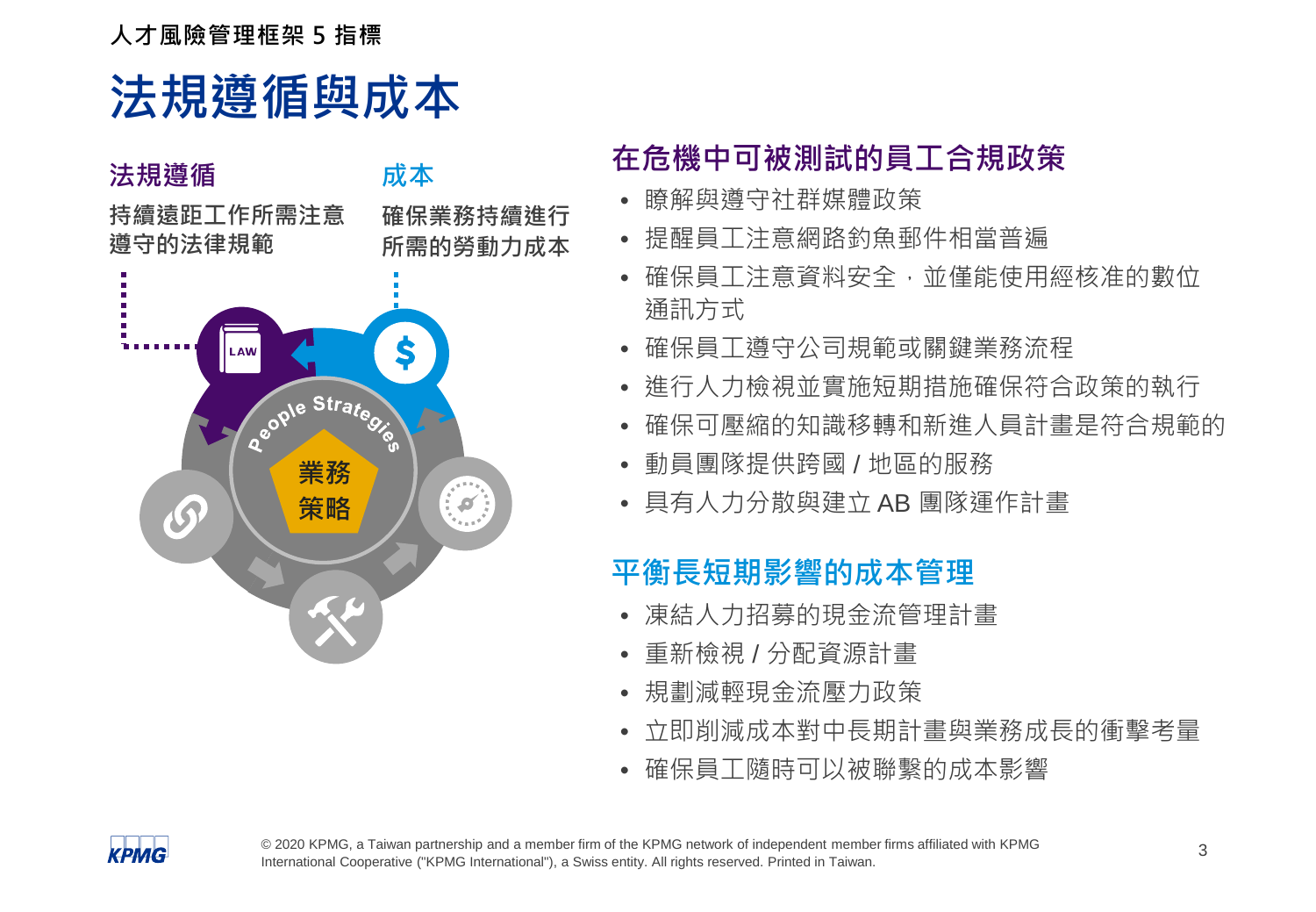#### **產能**

**在合適地方具有足夠資源,並擁有所需 科技技術與心態以完成所指派任務**



### **產能** 医苯基甲酸 医二甲基甲酸 医甲基甲酰基甲酸 医甲基甲酸 **執行任務**

- 擬定關鍵角色/活動清單
- 制定短期勞動人力計畫
- 具備足夠的科技設備以回應和滿足客戶需求
- 促進員工福利與保護生產力,並大規模採用遠距工作的 結構性計畫,而遠距工作方式規畫可含括如下:
	- 1) 瞭解並非每個人皆可輕鬆進行猿距工作的轉換
	- 2) 鼓勵員工創造一個適合自己的工作環境
	- 3) 制定每日需執行工作的日程計畫
	- 4) 建立與到辦公室工作一樣的工作心態
	- 5) 鼓勵團隊接受遠距工作可能為新常態模式
	- 6) 瞭解每位員工的工作量與可運用時間
	- 7) 鼓勵員工活動性強一些,不要一直坐著保持同個姿勢
	- 8) 鼓勵員工改變日常活動習慣
	- 9) 建議員工適度使用社群媒體,並降低如從電視聲音而來 的干擾因素
	- 10) 鼓勵不同工作方式、健康飲食、維持固定工作時間
	- 11) 多運動、晚上準時休息,並多呼吸新鮮空氣

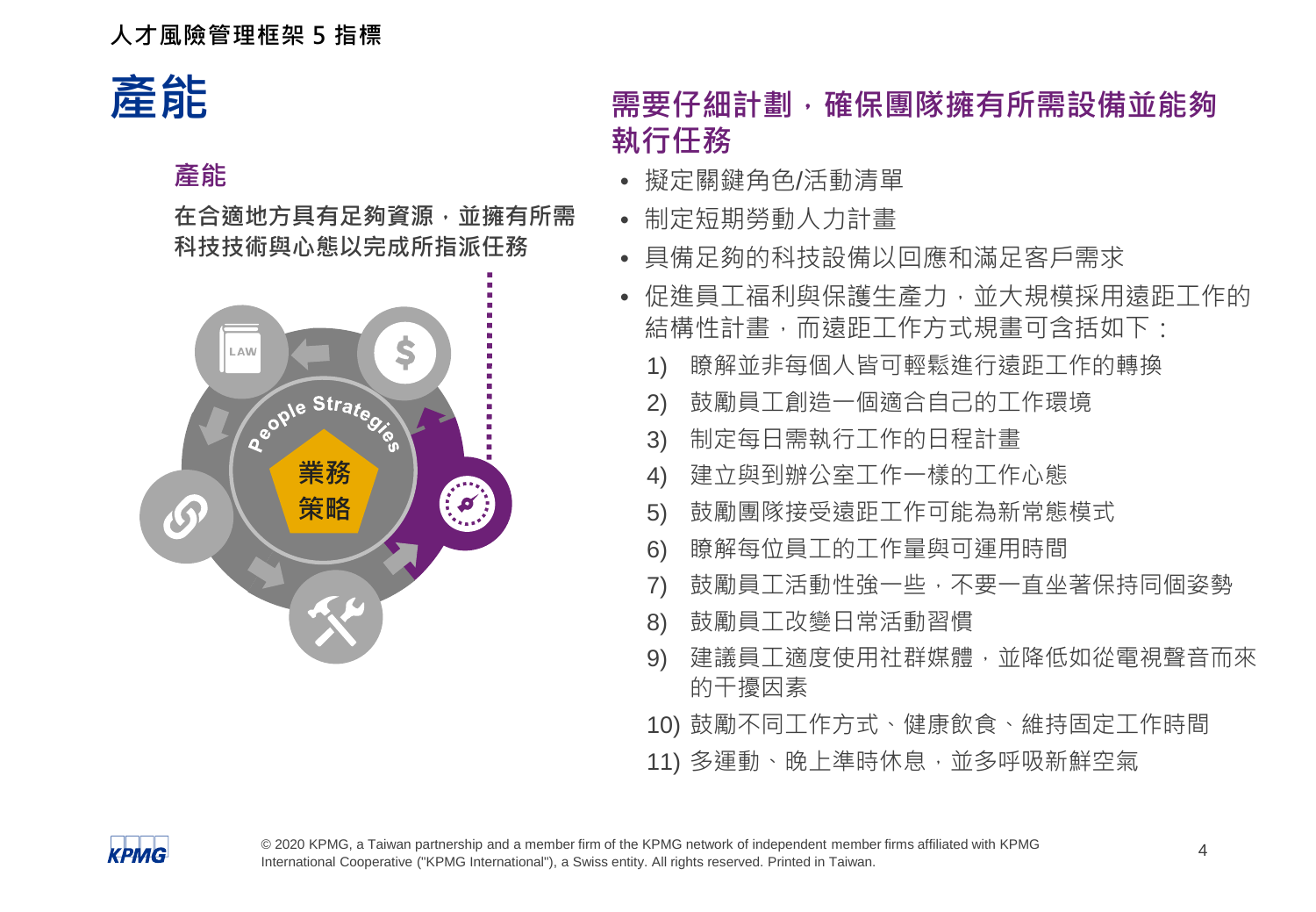#### **人才風險管理框架 5 指標**

## **工作能力**



#### **需重新規劃以確保在正確地方提供適用的工作 技能**

- 制定短期重新分配資源計畫,以解決缺口與意外的 需求
- 建立滴常檢視評估機制, 以確認對勞動人力分類並 建置 A、B 團隊, 提高組織彈性並確保營運持續
- 具備協助遠距工作員工提升技能的能力
- 瞭解目前與過去所具備的經驗與能力,並確認能快 速重新提升技能的資源
- 建立檢視機制,評估遠距指導與知識移轉的需求, 以支持員工技能快速再提升,或進一步發展新領域 所需技能

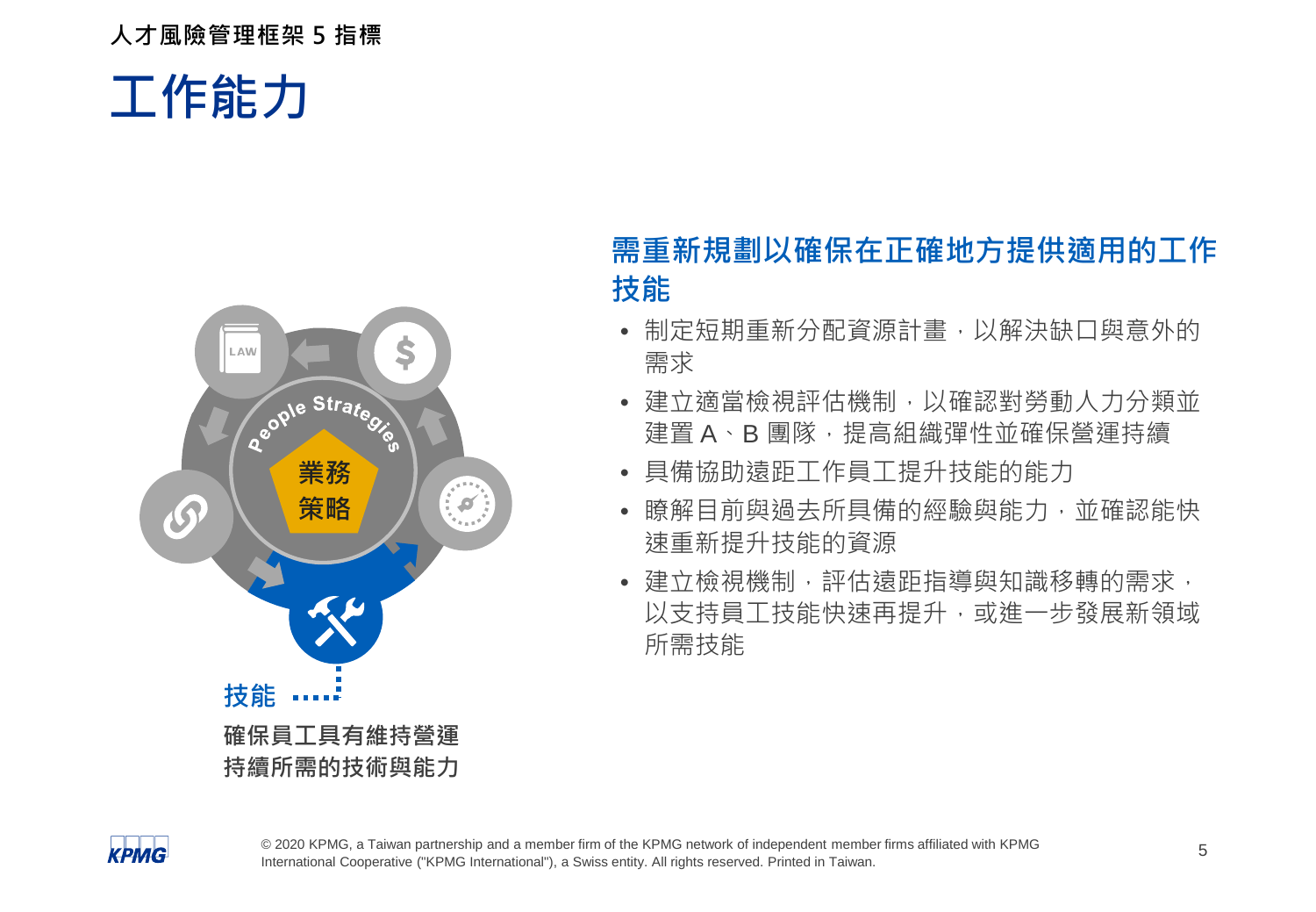#### **人才風險管理框架 5 指標**

## **連結性**

#### **連結性**

#### **團隊在新興的工作模式中如何 保持聯繫、激勵與高度參與**



#### **在危機時期保持溝通及聯繫是相當重要的**

- 在日常業務活動中建立良好的遠距工作文化
- 制定遠距工作的政策、流程與既有規範
- 建立海外遠距工作需求的管理模式
- 建置可使全體員工進行遠距工作所需的科技設備
- 建立能全採用遠距工作的培訓與支援機制
- 確認所需科技設備的使用情況, 以確保員工溝涌無礙, 且產能、技能、規範、聯繫等風險能有效管理
- 建議可運用以下方式減少員工潛在的孤立感:
	- 1) 鼓勵員工每天花時間與朋友、同事及客戶聯繫
	- 2) 建議與同事多進行專案合作
	- 3) 尋求並解決任何妨礙發揮作用的情況或挫折感
	- 4) 建立同事間的「問題解決者」機制並酌情向上呈報解 決方案
	- 5) 鼓勵員工參與有興趣的工作團隊
	- 6) 向員工強調他們並不孤單,因為目前是全球一次最大 規模的遠距工作實驗
	- 7) 鼓勵經理人與團隊領導者安排定期傾聽與支持同事的 時間
	- 8) 鼓勵每位員工分享經驗與感受



6 © 2020 KPMG, a Taiwan partnership and a member firm of the KPMG network of independent member firms affiliated with KPMG International Cooperative ("KPMG International"), a Swiss entity. All rights reserved. Printed in Taiwan.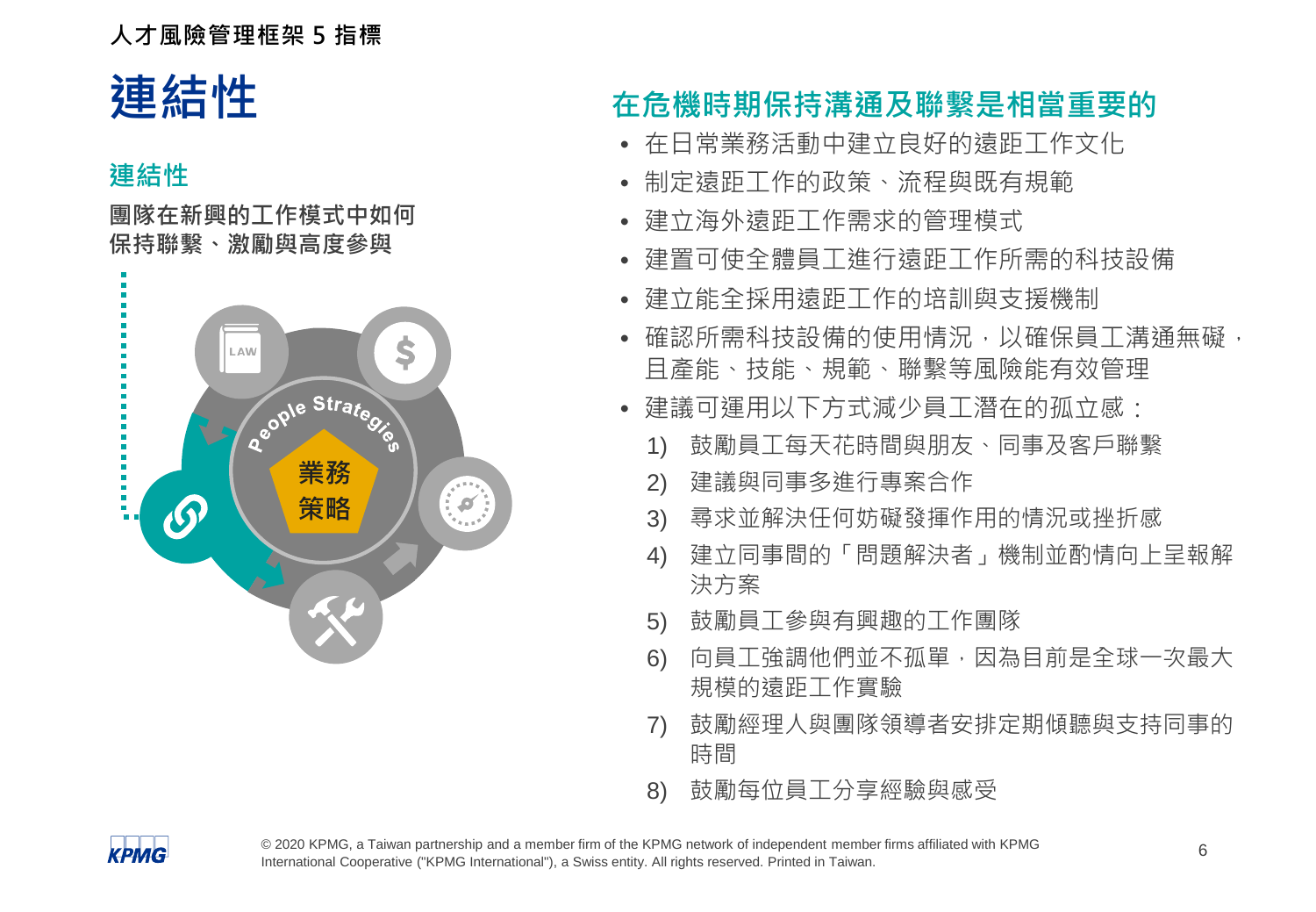## **長時間遠距工作會對員工經驗產生影響 ?**

## **員工需完成的任務**

若沒有查閱員工所處理的任務、所 獲得的工具、所處的環境及與工作 場所的關聯等因素等,就無法評估 長時間遠距工作的影響



#### **環境因素**

超越實體障礙



完成任務所需的 合適介面與工具



7 © 2020 KPMG, a Taiwan partnership and a member firm of the KPMG network of independent member firms affiliated with KPMG International Cooperative ("KPMG International"), a Swiss entity. All rights reserved. Printed in Taiwan.